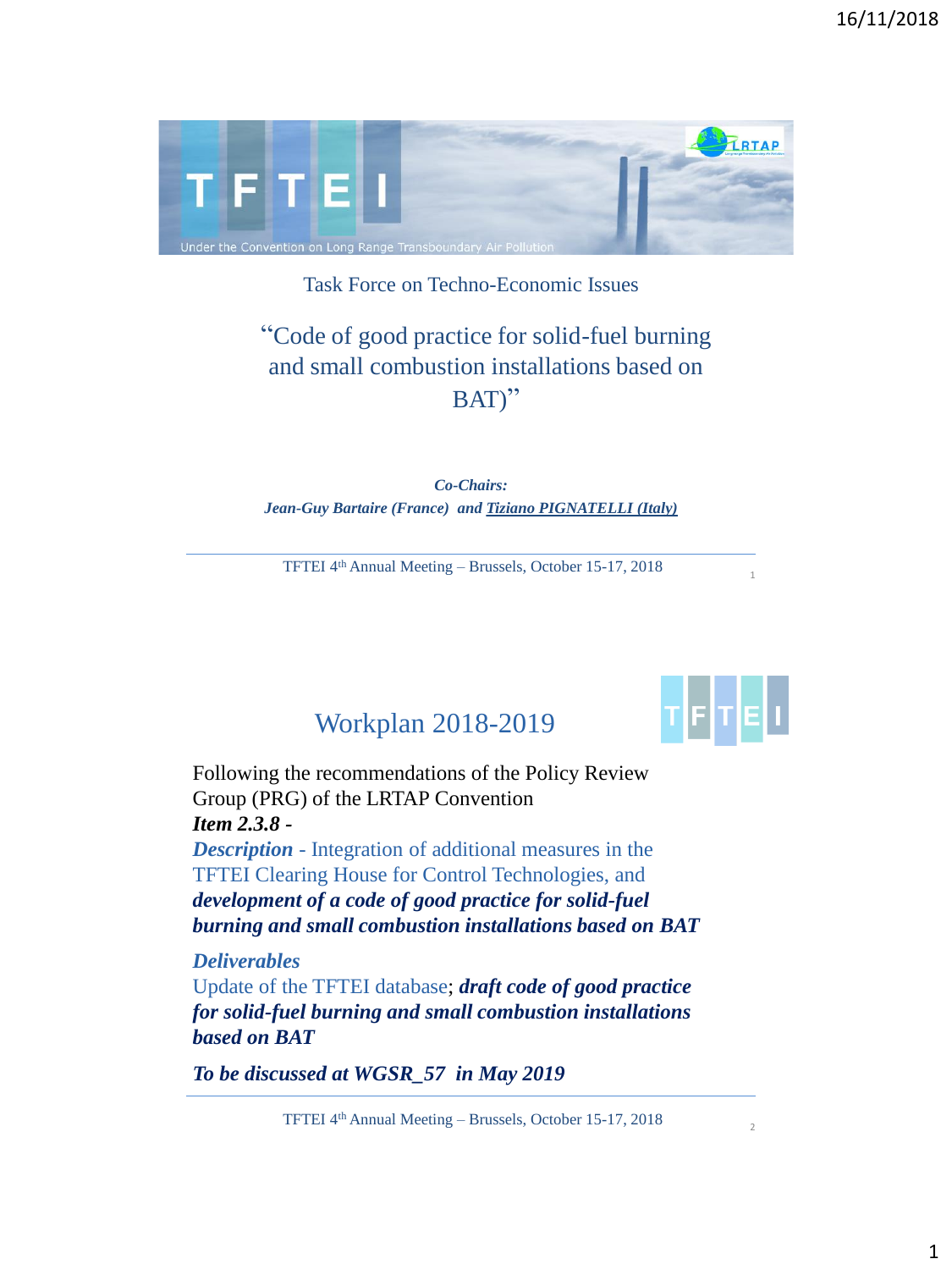

Coal Biomass

*Contribution of Household Heating to PM2.5 total emissions in EU (Report by IIASA, february 2018)* 

TFTEI 4th Annual Meeting – Brussels, October 15-17, 2018

#### **Two complementary approaches to the emission reduction in domestic heating**



4

3

*Measures to address air pollution from small combustion sources (Report IIASA – february 2018)*

#### *Technology*

"End-of-pipe technologies, i.e. electrostatic precipitators, might be foreseen for existing facilities, however, shorter intervals for maintenance and regular checks for appropriate fuel have to be considered "

#### *Good practice*

"Additionally, emissions can be reduced by changing the way wood is ignited, i.e., starting the fire on the top of the fuel stack; awareness campaigns could help to disseminate information about such practice. "

TFTEI 4th Annual Meeting – Brussels, October 15-17, 2018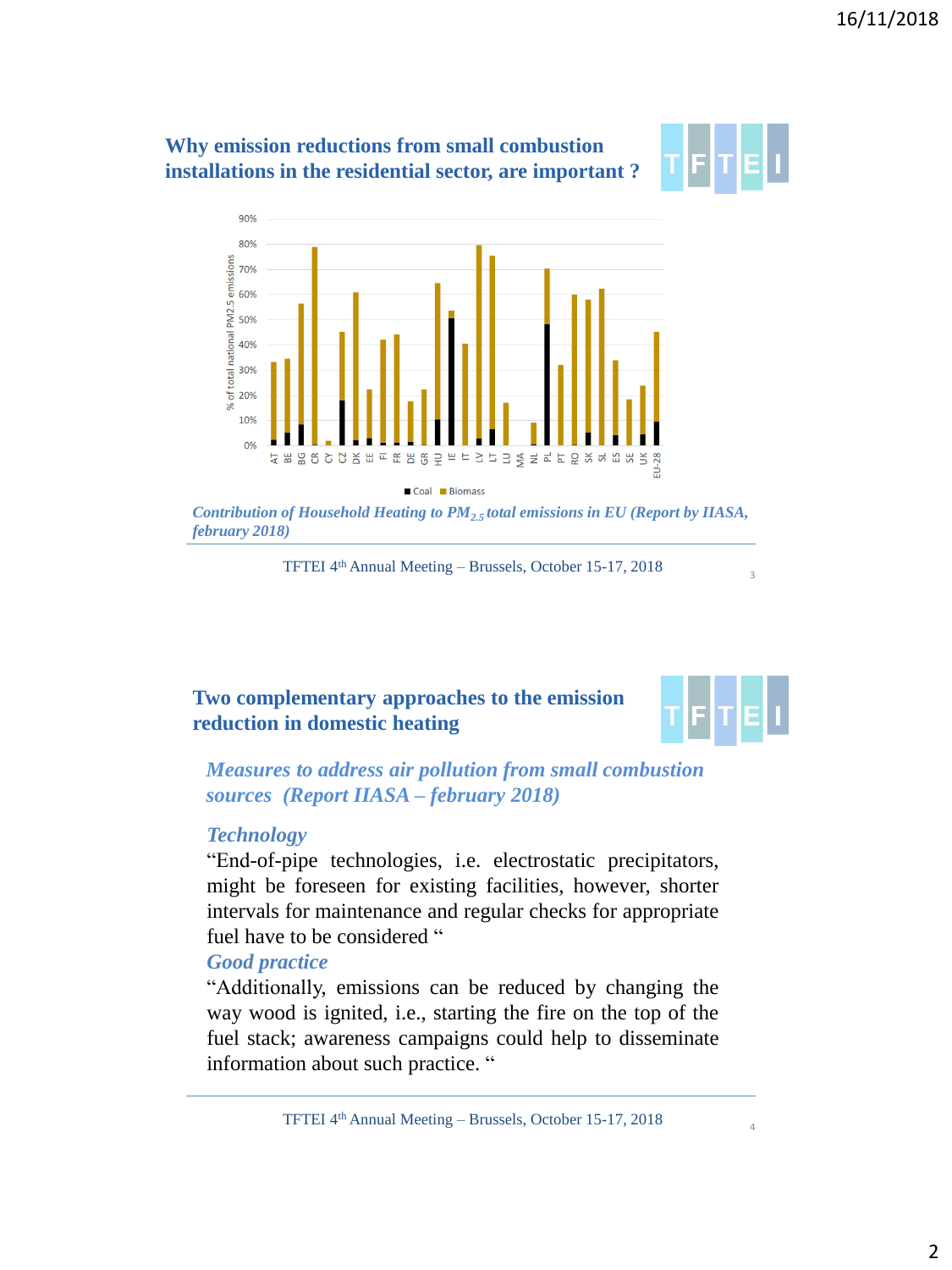## **Code of good practice for solid-fuel burning and small combustion installations based on BAT**

## *Main Objectives*

Provide a guidance, based on good practice, with practical information aimed at improving the efficiency of combustion of solid fuels in small combustion installations for domestic heating.

Reduce PM, BC, PAH, B(a)P and other combustion pollutant emissions (POPs, HM) and related impact on environment and human health.

As effect of the improved efficiency, the reduced BC emissions have benefits also on Climate Change.

TFTEI 4th Annual Meeting – Brussels, October 15-17, 2018

#### **Code of good practice for solid-fuel burning and small combustion installations based on BAT**

## *Development of the Code*

Initially, the drafting of the code has started on the basis of existing guidance documents developed by the Regional Environment Protection Authorities of some Italian Northern Regions, re-elaborated by ENEA (Italy) experts. Attention is focused on the small combustion installations, with power **not larger than 100 kW**. Draft presented at WGSR\_56.

The further development of the code will take place through integration of contributions both from the experts of the Task Force and the experts of the whole Convention who have expressed the will to contribute (Belgium, Poland, Sweden, Switzerland, Ireland, US, Canada).

TFTEI 4th Annual Meeting – Brussels, October 15-17, 2018



5

6

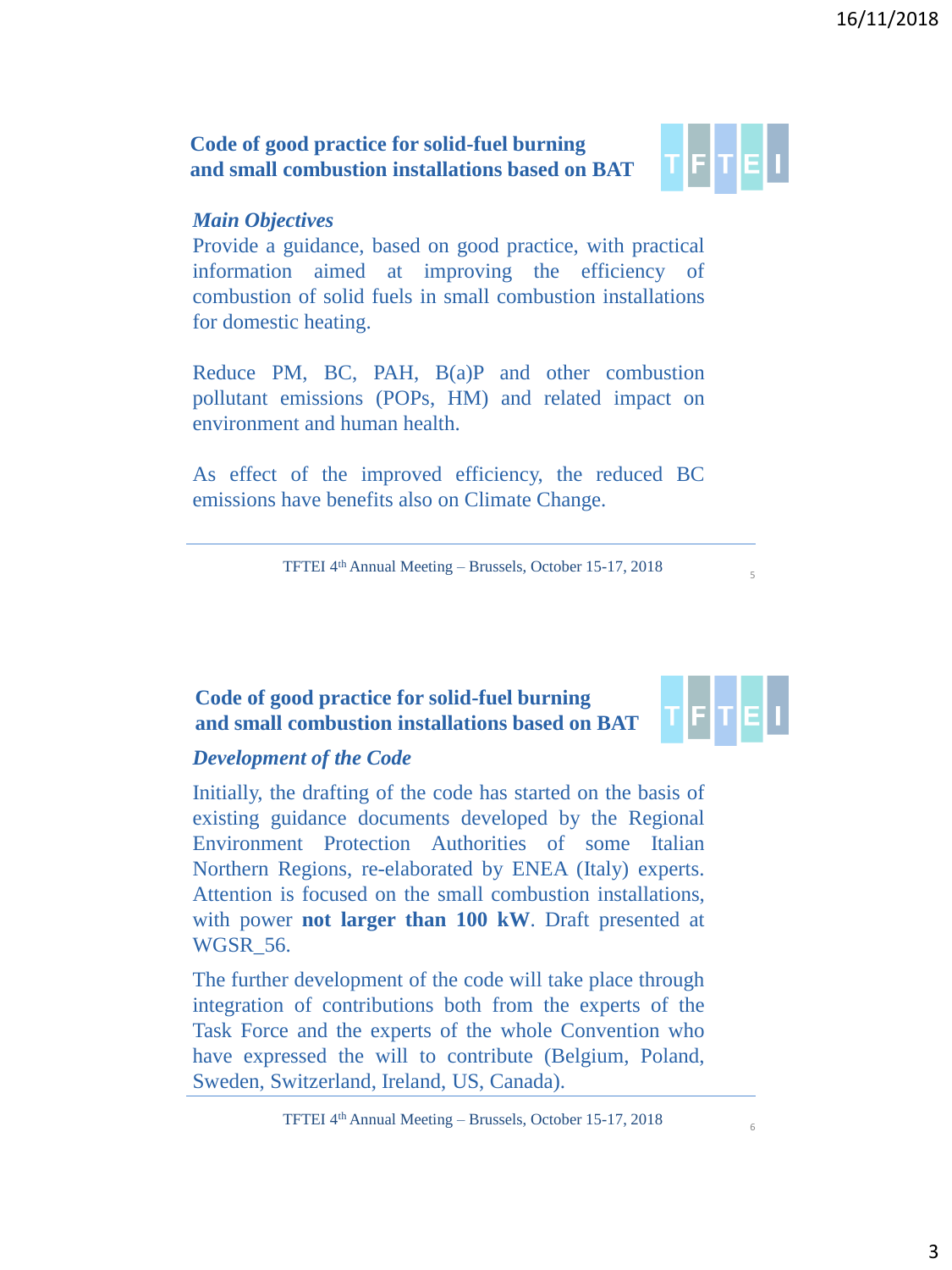#### **Code of good practice for solid-fuel burning and small combustion installations based on BAT**



#### *What you can find in the document*

- Preface
- Scope of the document
- Definitions
- Survey of existing guidance documents in some Countries
- Solid fuel burning and air pollution
- Solid fuel burning and climate change
- *Recommendations on : plant choice, fuel choice, fuel loading, firing, combustion, maintenance*
- Special section dedicated to the EECCA countries (tentatively)
- Section on "Best Available Techniques in SCI "
- Conclusions

TFTEI 4th Annual Meeting – Brussels, October 15-17, 2018

#### Code of good practice for solid-fuel burning and small combustion installations based on BAT



8

7

#### *Status of the work*

As result of the discussion taking place with all the experts and advices from WGSR members, the first draft version has been circulated among the experts before the summer

*Contributions - Integrations received by AT, BE, CA, PL, SE, CH, US.*

Discussion at Tech Session (October 15) on the draft code

New version delivered to the experts by December 2018

Finalization of the text by the 1<sup>st</sup> week of March, 2019 (official document) or by May 2019 (unofficial document)

TFTEI 4th Annual Meeting – Brussels, October 15-17, 2018